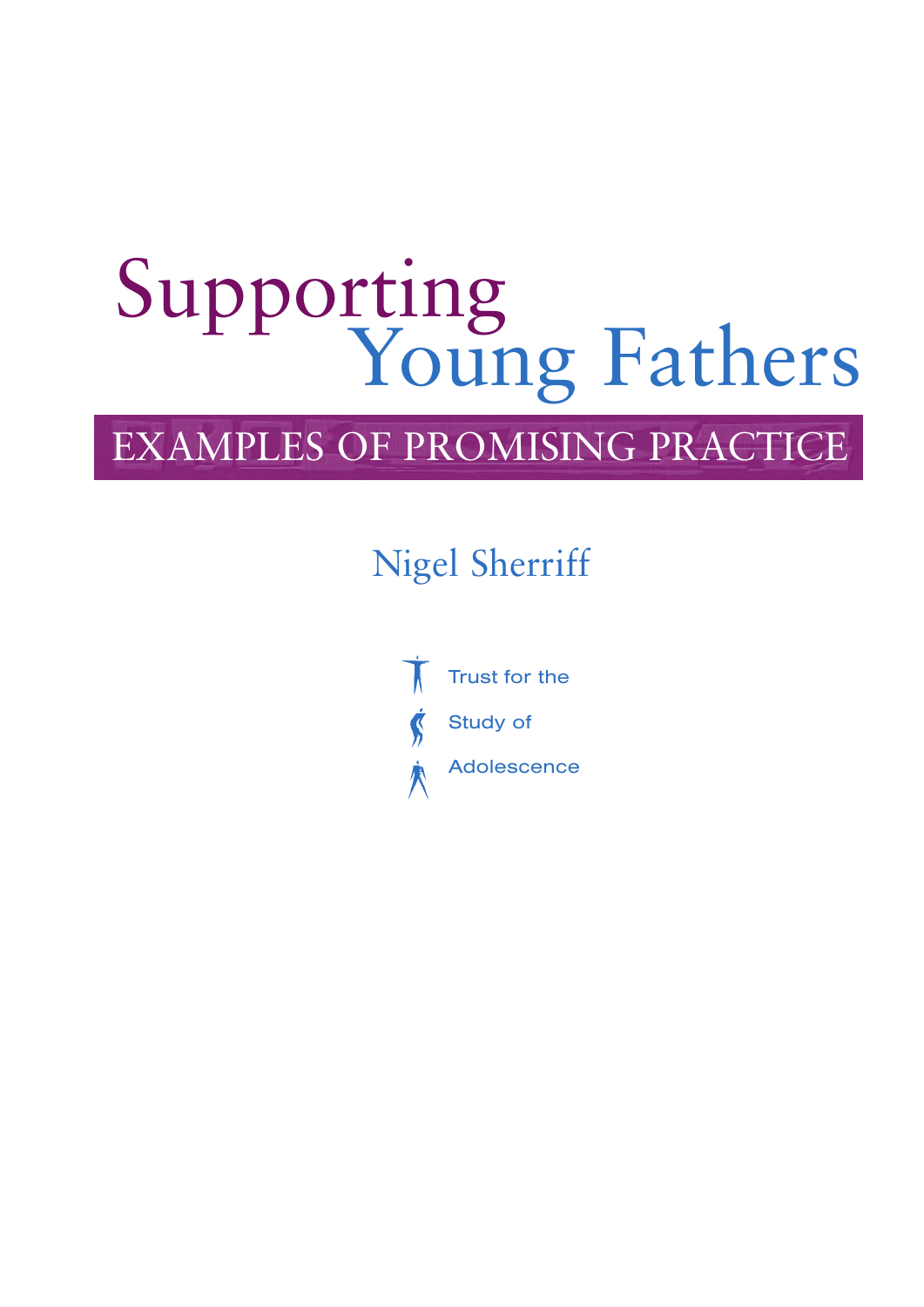## About TSA

TSA was founded in 1989 to help improve the lives of young people and families. We believe that there is a lack of knowledge and understanding about adolescence and young adulthood. We're trying to close this gap through:

• doing applied research

 $\dot{\S}$ 

- providing training and projects that develop professional practice
- producing publications for parents, professionals and young people
- influencing policy-makers, service providers, and public opinion.

## Acknowledgments

We would like to thank the Teenage Pregnancy Unit (TPU) at the Department for Education and Skills (D*fES*) for its support in funding this publication<sup>1</sup>. We are also grateful to all those who willingly and enthusiastically gave up their time to be interviewed for our research. Their cooperation is greatly appreciated.

We are grateful for the comments and suggestions of the Teenage Pregnancy Independent Advisory Group members. We would also like to thank the various anonymous reviewers who gave us invaluable feedback on an earlier draft of this guide.

Thanks to Richard Tomlinson and the Somerset Teenage Pregnancy Board for their kind permission to use a number of photographs in this publication.

Finally, thanks to Kevin Lowe for bringing his extensive knowledge, experience, and editing skills to this report.

A 4 page executive summary is available free to download from TSA's website (www.tsa.uk.com).

Published by the Trust for the Study of Adolescence (TSA) © The Trust for the Study of Adolescence Ltd 2007

ISBN No: 978 1 871504 81 1

All rights reserved. No part of this book may be reprinted or reproduced or utilised in any form or by any electronic, mechanical, or other means, now known or hereafter invented, including photocopying and recording, or in any information storage or retrieval system, without permission in writing from the publishers. Some of the photographs in this guide are posed by models. Photographs on pages; 14 In Focus; 16; 26; In Focus, bottom of page 30; In Focus, top of page 34 © Sue Dawson.

Design: Helen Beauvais Printed by: Creative Media Colour Ltd 01273 555590

TSA Ltd 23 New Road, Brighton BN1 1WZ Tel: +44 (0) 1273 693311 Fax: +44 (0) 1273 679907 E-mail: info@tsa.uk.com Website: www.tsa.uk.com

Registered charity number: 800223 Registered company number: 2300516

<sup>1.</sup> The views expressed in this publication are those of the author and not necessarily those of the Teenage Pregnancy Unit or the Department for Education and Skills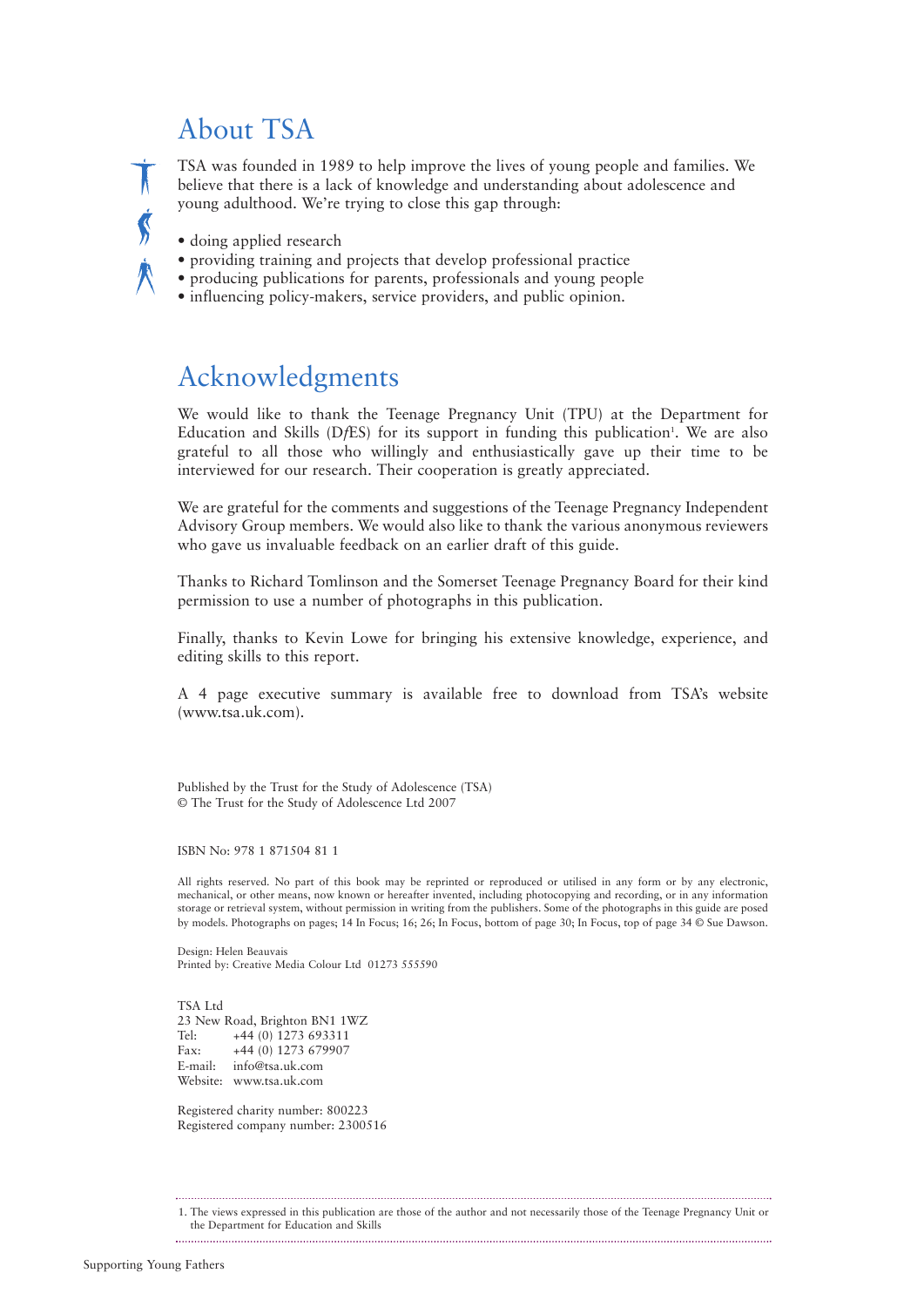## **CONTENTS**

#### Foreword iv

#### SECTION ONE – INTRODUCTION

| Who is this guide for, and who wrote it?                 | $\mathbf{1}$   |
|----------------------------------------------------------|----------------|
| What does this guide contain?                            | 1              |
| About the research                                       | $\overline{2}$ |
| How to use this guide                                    | $\overline{3}$ |
| Background                                               | $\overline{3}$ |
| Supporting young fathers: examples of promising practice | 9              |
| SECTION TWO - PROMISING PRACTICE                         |                |
| 1. Getting Started                                       | 13             |
| Working with young fathers                               | 13             |
| 2. Reaching and Engaging Young Fathers                   | 17             |
| Accessing young fathers                                  | 17             |
| Reaching teenage (and school-age) fathers                | 20             |
| 3. Being Strategic                                       | 23             |
| Consulting young fathers: getting services right         | 23             |
| Developing integrated approaches                         | 26             |
| 4. Examples of Young Fathers Work                        | 29             |
| Service delivery                                         | 29             |
| 5. Individual, Group, and Mixed Approaches               | 33             |
| Bringing younger and older fathers together              | 37             |
| 6. Young Fathers Workers                                 | 39             |
| Gender and ethnicity in practice                         | 39             |
| Worker skills and training                               | 42             |
| 7. Working with Other Organisations                      | 45             |
| Partnerships and networking                              | 45             |
| Networks for young fathers workers                       | 48             |
| 8. Thinking About Your Work                              | 50             |
| Evaluating and building on promising practice            | 50             |
| <b>SECTION THREE - NEXT STEPS</b>                        |                |

| Emerging themes and future work |    |
|---------------------------------|----|
| List of contacts                | 60 |
| Useful organisations            | 66 |
| Resources                       | 68 |
| References                      |    |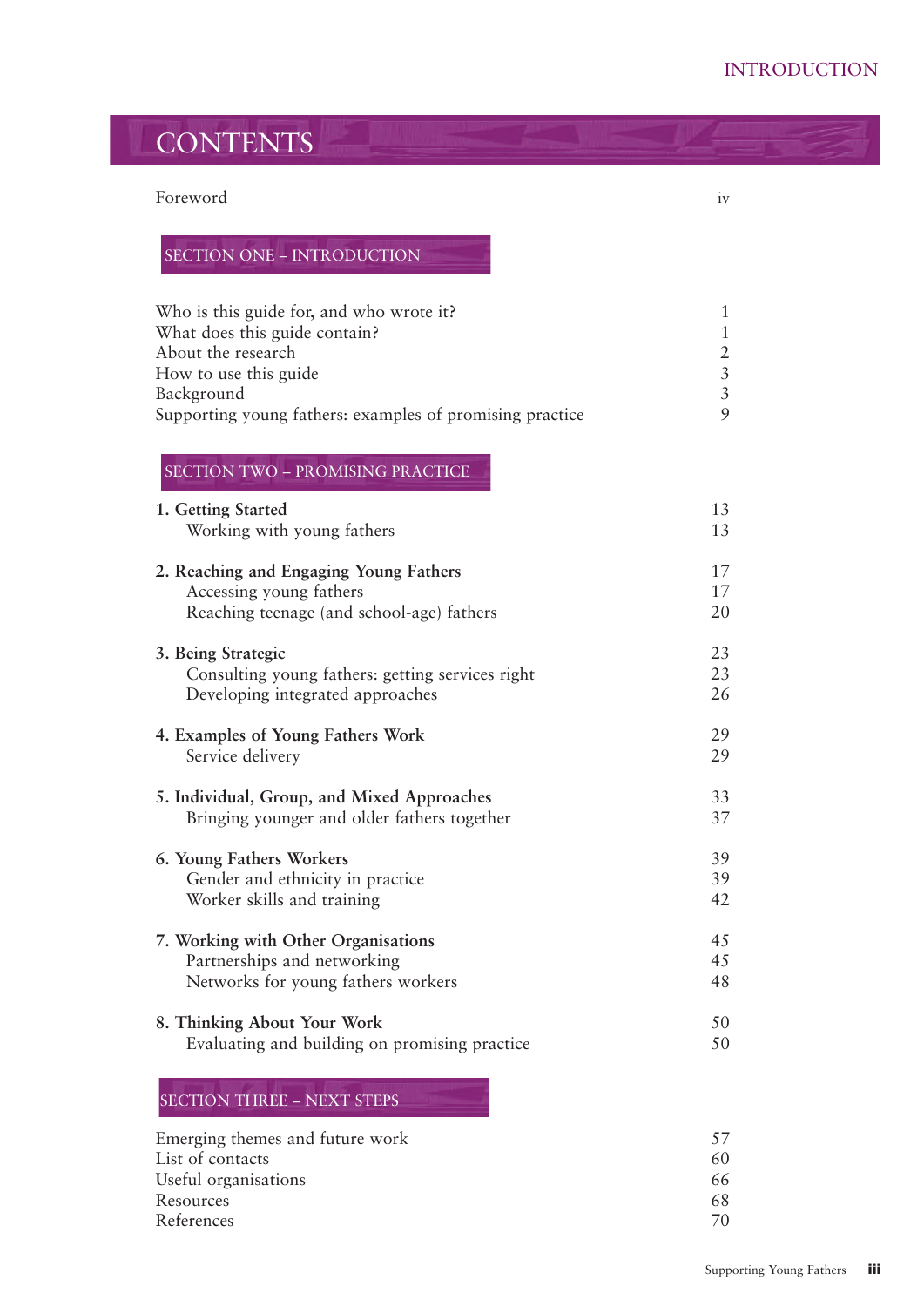## FOREWORD

It gives me great pleasure to write this Foreword to *'Supporting young fathers: examples of promising practice'*. This is an important publication, both timely and unusual in its scope. It is timely because there does appear to be a growing recognition of the need to develop practice in this area. It is apparent from the research that Nigel Sherriff has carried out that there are projects up and down the country which work with young fathers, and yet it is an area of work very much in its early stages. The publication is unusual in that this is the first time that anyone has put together examples of promising practice in this field.

This publication is a result of collaboration between the Teenage Pregnancy Unit, which funded the work, and TSA, whose staff carried out the research and wrote the guide. I am delighted to see collaboration of this sort working so well, particularly since I have close links with both organisations. Beyond my personal feelings, however, lies a wider point. An objective of organisations like TSA is to disseminate research findings so that they can be useful for both policy and practice. This publication is a perfect example of work that can do just that. Both policy makers and practitioners should find information in this book, based on research, which will prove of great value.

The publication is also of note because its focus is on a topic that has been far from popular with the general public. Unfortunately young fathers do not get a good press, and we know that it is essential for that to change if children are to benefit and families of young parents to function effectively. The intention of this book is to share promising practice and generate ideas for workers in this field, to provide information on work with young fathers for those who are new to this area, and to provide material for discussion and reflective practice.

I strongly commend this publication, and the work of Nigel Sherriff and Kevin Lowe. I believe that the book will enhance work with both young fathers and young mothers, and that it will prove an invaluable resource for years to come. I hope that it will be widely read by all in the parenting field.

**Dr. John Coleman, OBE**

Founder, TSA Deputy Chair, Independent Advisory Group for the Teenage Pregnancy Unit.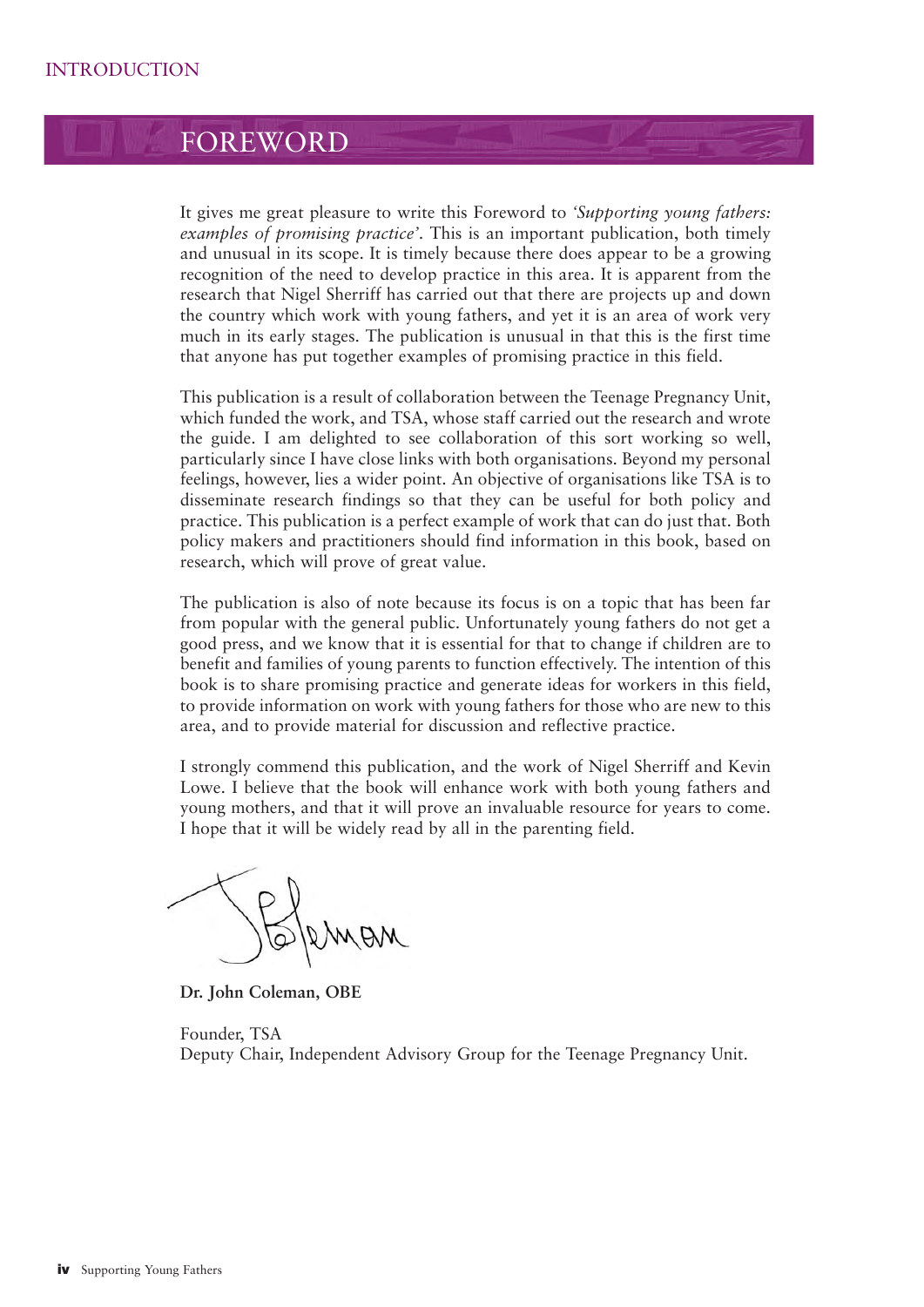## SECTION ONE - INTRODUCTION

## Who is this guide for, and who wrote it?

This guide was written by Dr Nigel Sherriff and edited by Kevin Lowe Codirector of the Trust for the Study of Adolescence (TSA). It is based on research undertaken during 2006 which explored interesting and innovative examples of work with young fathers from around England. In doing so, it presents thematic examples of how existing work has attempted to best engage and sustain contact with young fathers including those from Black and Minority Ethnic groups (BME)2 . Based on case-study evidence, it also provides practical examples of how this has been achieved focusing on issues such as learning and employment, housing, health, and parenting.

We carried out this work because there is a lack of information about promising practice in working with young fathers, particularly in terms of those working with teenage and/or school-age fathers. In general, where young fathers work does exist, findings are rarely disseminated fully or developed for other organisations and agencies to learn from. We therefore hope that this guide will be particularly helpful for individuals currently working, or thinking about working, with young fathers (e.g. fathers workers, Children's Centre staff, teenage pregnancy coordinators, reintegration officers, Sure Start workers, teenage pregnancy midwives, health visitors, Connexions and youth service staff etc). The intention is for the guide to convey the voice of practitioners (and young fathers) and provide the kind of information practitioners would share were they discussing their work in an informal setting. In this way, the guide may also be useful for those who are not currently working with young fathers, to make their first informed steps in that direction.

We hope you find it useful!

Dr Nigel Sherriff and Kevin Lowe TSA

### What does this guide contain?

Founded on a series of in-depth individual and focus group interviews with practitioners, this guide provides practical advice and illustrative examples of promising practice of work with young fathers. It helps to de-mystify young fathers work for less experienced practitioners whilst also offering useful 'hints and tips' for more experienced practitioners.

The main section of the guide is organised around areas that projects and agencies have told us are important in working with young fathers. These themes were also the issues practitioners raise as the ones they are most keen to learn about from others. Throughout the guide, we draw upon interview data and evidence from the literature to demonstrate and illustrate the points we make.

<sup>2.</sup> We use the phrase Black and Minority Ethnic as it is currently the most commonly used and accepted phrase by a number of agencies, equality organisations, and some official government documents (see www.dfes.gov.uk). However, we also acknowledge the potentially divisive nature of the term in that it can be construed as all-inclusive that does not recognise the diversity of ethnic identities subsumed within it.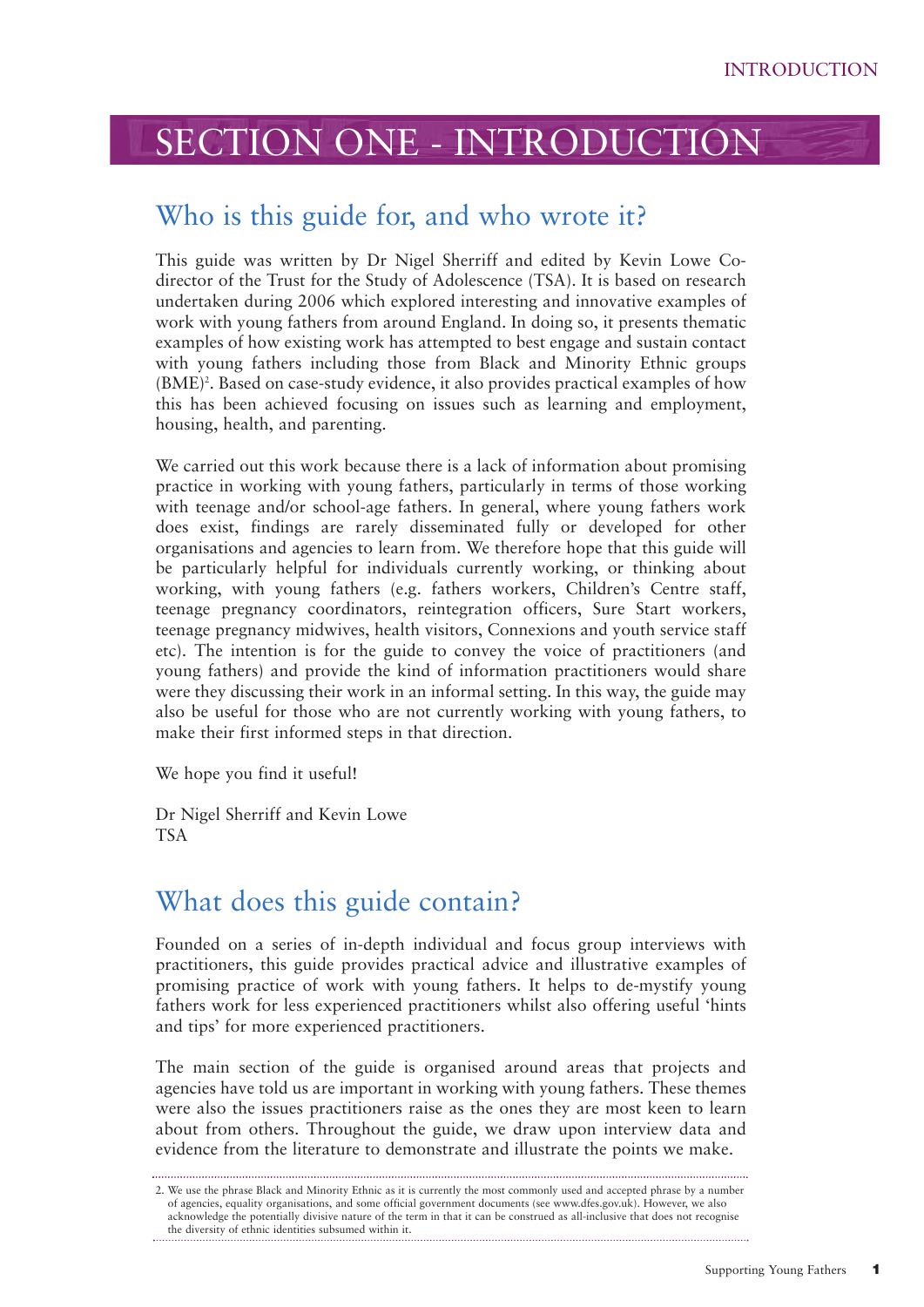## About the research

The case examples of interesting and innovative practice that we refer to are drawn from 33 projects and services for young fathers. These agencies were identified through the Teenage Pregnancy Unit's (TPU) networks, existing research and publications on young fathers work (e.g. Mordaunt, 2005; ContinYou, 2005a, 2005b), and from personal and professional contacts. We initially contacted the agencies by phone and e-mail to gather background information (e.g. specific client group, focus, aims, objectives etc). We then identified the projects to explore in more detail by taking into account a number of factors such as geographical location (different parts of England as well as a mix of urban and more rural), types of organisation (e.g. 'mainstream'/universal services, special or targeted projects etc), and the ethnicity and age of the young fathers the agencies were working with. We were also keen to feature agencies whose work was less well known, as well as more established pioneers in this field. The overall aim was to feature as broad a spread as we could.

Our selection criteria aimed to ensure wide diversity in the work that is taking place with young fathers and an important conclusion (see page 59) is the need to recognise that young fathers are not an homogenous group. However, it was not possible to identify the extent to which projects were reaching specific marginalised groups such as young men in custody, refugees and asylum seekers, young gay fathers or those with physical and/or learning disabilities. Nevertheless, material emerged that suggests that some young men from such groups are being reached, for example young fathers in public care. There remains great deal of scope for future publications to address such diversity in more detail. We hope that the current guide may act as a forerunner in this respect.

Following the identification of examples of promising practice, the author then visited projects and agencies delivering services for young fathers during June and July 2006. In-depth individual interviews and focus groups lasting between 1-2hrs were conducted on these occasions, and some telephone interviews were also carried out. In addition, background information was also collated and used in the case evidence that follows. Draft sections of the publication were sent to each of the projects and services involved for final comment and to help prevent any inaccuracies. A list of contacts for projects and organisations working with young fathers included as part of the evidence-base for this report can be found on page 60.

It is important to note that this research has not in any way 'validated' the practice described as this was beyond the scope/resources of the project. We therefore use the term 'promising' practice (rather than 'good' or 'effective') to reflect practitioners' views on what appears to be 'working' in the light of the emerging agenda of key challenges for such work.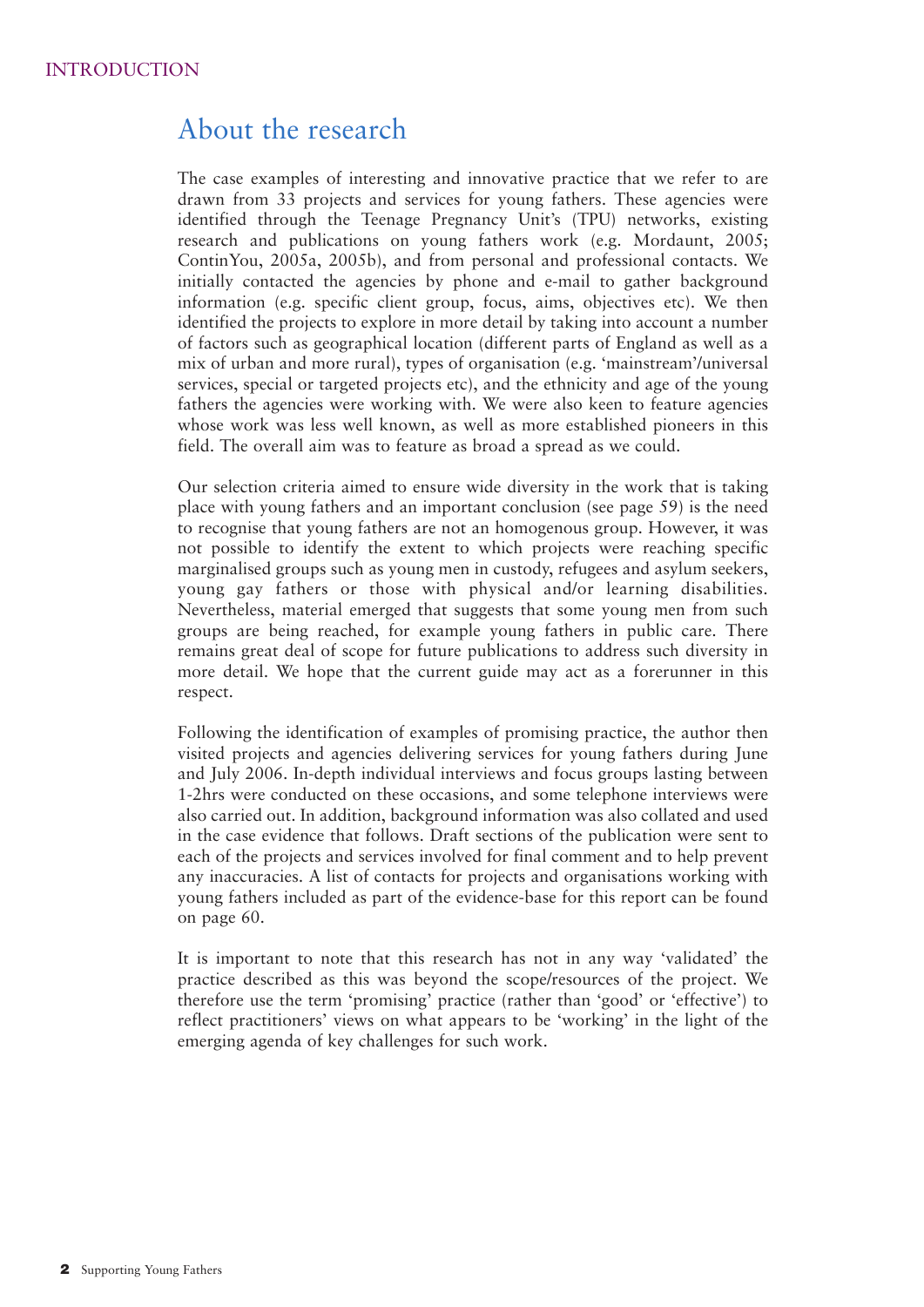## How to use this guide

#### **This guide can be used in several ways including the following:**

**To share promising practice and generate ideas** – This guide provides an excellent opportunity to see how young fathers projects and other agencies delivering services for young fathers, have been innovative in their work with young men. Our hope is that by sharing promising practice and raising awareness of work with young fathers, practitioners can build on the learning and experiences of others.

**As an information source** – This guide can also be used to learn about what is currently happening in relation to young fathers work. It also provides sources of information, 'hints and tips', useful resources, research, and the contact details of many practitioners and young fathers projects so you can find out more about those of particular interest or relevance.

**To promote discussion and reflective practice** – Many of the topics and issues we discuss are not clear cut, but do provide a convenient opportunity to debate key arguments in policy and practice. This guide may also help professionals to reassess their own practices and ideas in relation to working with fathers, and perhaps share ideas with other colleagues.

#### **Note on terminology**

Although we use the term 'young fathers worker' throughout this guide, we do so in a rather general way to mean 'the person who is working with young fathers'. We do not wish to imply that organisations will, or should necessarily have specialist posts dedicated to solely working with young fathers, nor do we assume that young fathers workers in such posts should necessarily be male. The complexities of this issue are covered in section two part 6 (p39).

## Background

In this section, we provide a brief overview in relation to current knowledge and understanding about young fathers. It is not intended to be a full literature review, rather to signpost some of the most pertinent issues and research relating to practice. We have drawn out a number of themes in order to set the context for what is to follow in the guide.

#### **A blurry picture of young fatherhood**

The UK is reported to be at the top of the league tables for the highest rate of (live) teenage births in Western Europe (UNICEF, 2001; Ward, 2005). Whilst detailed statistics are available, there are little data describing the young fathers<sup>3</sup> of these babies. The birth registration system does not routinely record their details, and mothers are not legally required to name the father or supply any details regarding paternity. Consequently, we do not know how many there are or how numbers may have changed. However, what we do know is that young fathers are likely to be a few years older than the young mother (Burghes *et al*.,

<sup>3.</sup> Young fathers are defined as those who became a father before the age of 25 years.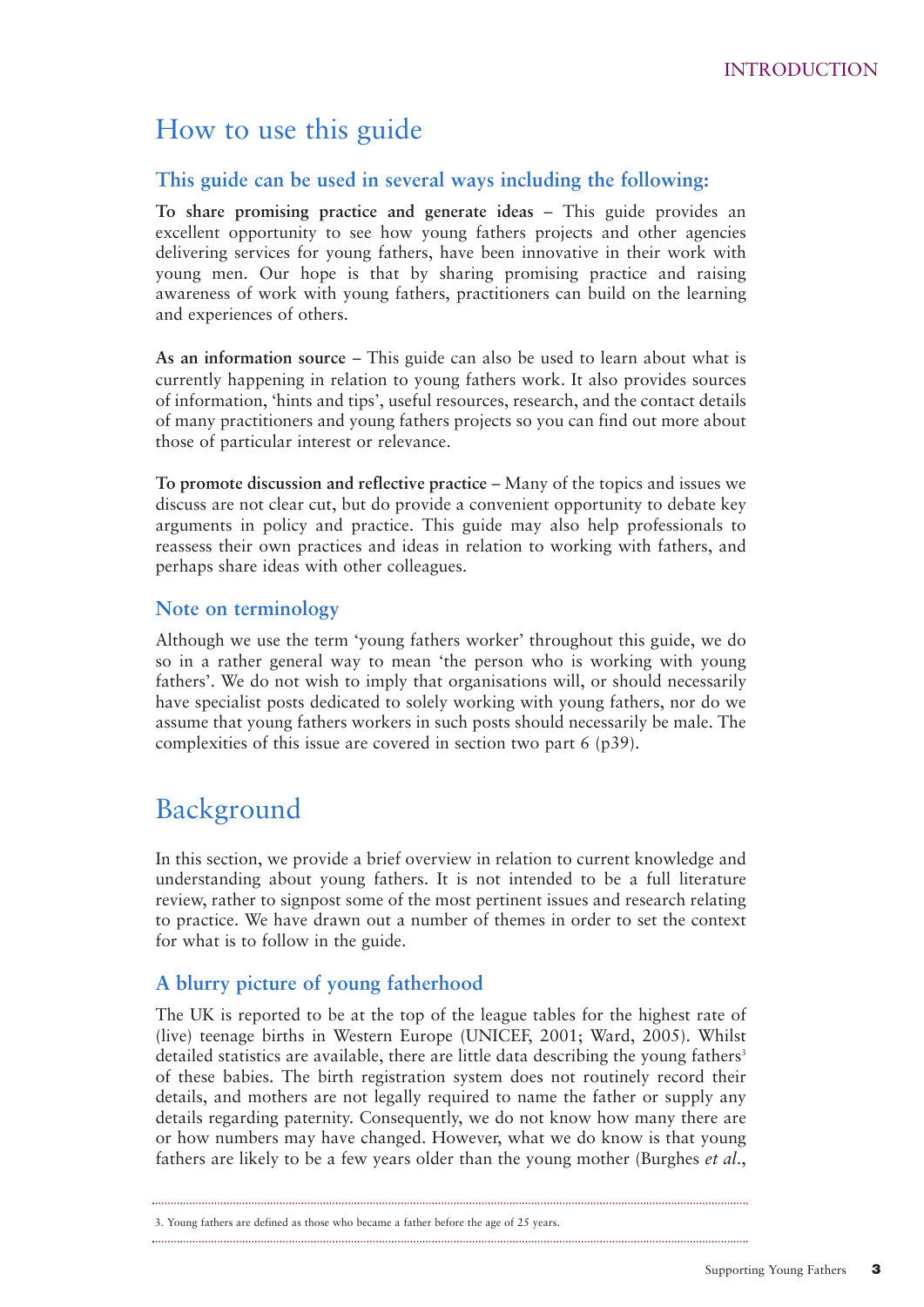1997; Coleman and Dennison, 1998), and that like young mothers, young fathers are more likely to come from lower socioeconomic groups, from families that have experienced financial difficulties, and are more likely than average to have left school at the minimum school leaving age (Swann *et al*., 2003).

Despite the extensive and growing UK literature on fathers generally, there remains a dearth of research that recognises the wide diversity of fatherhood and the specific needs different fathers may have (e.g. young fathers, fathers in custody, non-resident fathers, 'non-white' fathers etc; see Ashley *et al*., 2006; Lewis and Lamb, in press). Surprisingly little is known about what fathers want or need and written accounts of fatherhood from fathers themselves are relatively scarce (*c.f.* Mordaunt, 2005; Rolph, 1999). Of the gaps in research knowledge, the lack of focus and data on young fathers and/or the partners of teenage mothers is particularly striking. Young (teenage) fathers are invisible as a group, yet they are more likely to require support services and be affected by unemployment, poor housing, and a lack of education than older parents (say, in their earlier twenties) who may be working (e.g. Speak *et al*., 1997). A report by the Health Development Agency calls for this gap in the evidence base to be urgently rectified (Swann *et al*., 2003; see also Rouch, 2005).

The current blurry view of young fathers is compounded in a number of ways. For example, the belief of many professionals that young fathers (particularly the very youngest fathers such as school-age fathers) do not exist in their communities is a significant barrier (Ferguson and Hogan, 2004). Invisibility is also created by some young mothers being unwilling to involve young fathers in what they see as their business (Ghate *et al*., 2000). Moreover, young mothers may not mention the involvement of the young father because of the belief that to present as a couple to services is problematic (e.g. for fear of losing benefits or will raise child protection concerns). Young fathers may also be absent for other reasons such as not knowing that they are fathers, imprisonment, or exclusion by the mother's family. It is also likely that much of young fathers invisibility occurs because workers do not routinely collect data about them or include them in services that are for young 'parents' (Pollock *et al*., 2005; Quinton *et al*., 2002; Ryan, 2000).

#### **Young fathers in policy**

Until relatively recently, fathers have generally been absent from policy initiatives aimed at parents. When the spotlight has occasionally fallen on them it has been more likely to focus on what they are failing to do, or are doing poorly. This has been described as promoting a 'deficit model' of fatherhood (Doherty, 1991).

In the last few years though, there has been an increased emphasis on fathers within the context of family-friendly policies (e.g. paid paternity leave, examinations of directives concerning working hours, and attempts to restructure the Child Support Agency; Lewis and Lamb, in press). Indeed, the need to engage with fathers is a strengthening theme in government policy (e.g. D*f*ES/DoH, 2004; Goldman, 2005). For example, the Sure Start Children's Centre Practice Guidance (D*f*ES, 2005) highlights the need to develop 'personalised' services for fathers, male carers, and other male relatives. More specifically, the guidance proposes that services should consider and respond to fathers' needs including areas such as finding work, help with benefits and housing, and supporting fathers in developing positive relationships with their children.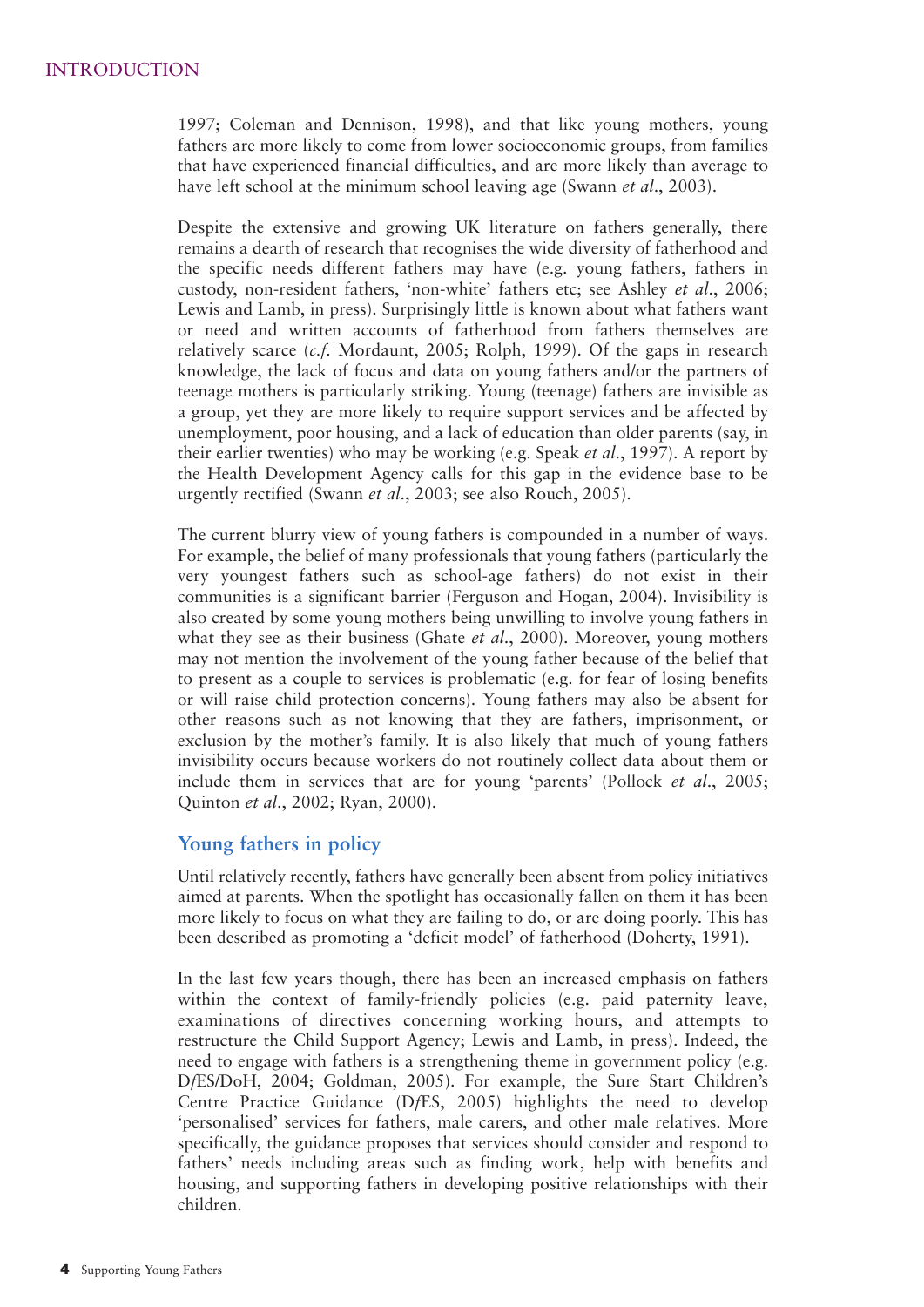In relation to young fathers, recent national policy frameworks such as the *National Service Framework (NSF) for Children, Young People and Maternity Services* have emphasised the need for greater engagement with young fathers by professionals. Similarly, the Social Exclusion Unit's (2005) report *Transitions, Young Adults with Complex Needs* acknowledges the need for improved assessments of the needs of young fathers. In September 2006, the Department for Education and Skills (D*f*ES) published *'Teenage Pregnancy: Accelerating the Strategy to 2010'* which announced that the D*fES* would be issuing guidance on all aspects of delivering support for teenage parents for local authorities in early 2007 as well as the present publication on promising practice on supporting young fathers. In relation to young fathers, it is envisaged that the forthcoming guidance will look at how maternity services and Children's Centres can be better tailored to meet the needs of young fathers. Moreover, it will also look specifically at how young fathers can be supported to engage in education, employment and training and how best to support them to take greater responsibility for contraception (over which male partners can have a strong influence) to help reduce second and subsequent unplanned pregnancies.

#### **The benefits of young fathers work**

Work with fathers is important because they make a particular contribution to their children's development and family life. Men's involvement in family life is changing, and whether resident or not, fathers have a significant role to play in the development and well-being of their children (Lamb, 2004; Lewis and Lamb, in press; Lloyd *et al*., 2003; Warin *et al*., 1999). Research confirms that fathers can have a substantial impact in terms of both positive and negative outcomes for their children (Cawson *et al*., 2000; Lamb, 2004; Lamb and Lewis, 2004; Lloyd *et al*., 2003), and has also highlighted the need to support young and vulnerable fathers in the involvement with their children (e.g. Mordaunt, 2005). For example, evidence suggests that children do better among separated families when there is close and positive contact with both parents (e.g. Amato *et al*., 1999). Moreover, high levels of positive father involvement in two parent families is associated with a range of desirable educational, social and emotional outcomes for children and young people (e.g. Flouri, 2005). These include including better examination results, better attendance and behaviour, less criminality and substance abuse, better peer relationships, higher self-esteem and confidence, and better mental health. Furthermore, studies have found that when fathers are involved with their children at age seven, this can act as a protective factor in relation to education, crime, mental health, and homelessness. Once fathers are involved, they are also more likely to remain so (Flouri, 2005; Welsh *et al*., 2004).

However, it is important to acknowledge that an increased level of father involvement is not always positive. For example a range of negative developmental outcomes for the child have been associated with some fathers' poor or neglectful parenting, anti-social behaviour, and substance abuse. Whether a positive or negative influence, what is clear is that everything a father does impacts on the child, and as Burgess (2006b) points out, although negative behaviour by some fathers could be seen as an impetus to exclude men from family services and support programmes, the alternative view is that such behaviours actually accentuate the need to work with fathers in public services.

The recognition that parenting matters (mothering and fathering), and is an important and critical influence on a child's life, has been stated explicitly in the government's 2003 Green Paper *Every Child Matters* (ECM). In section three of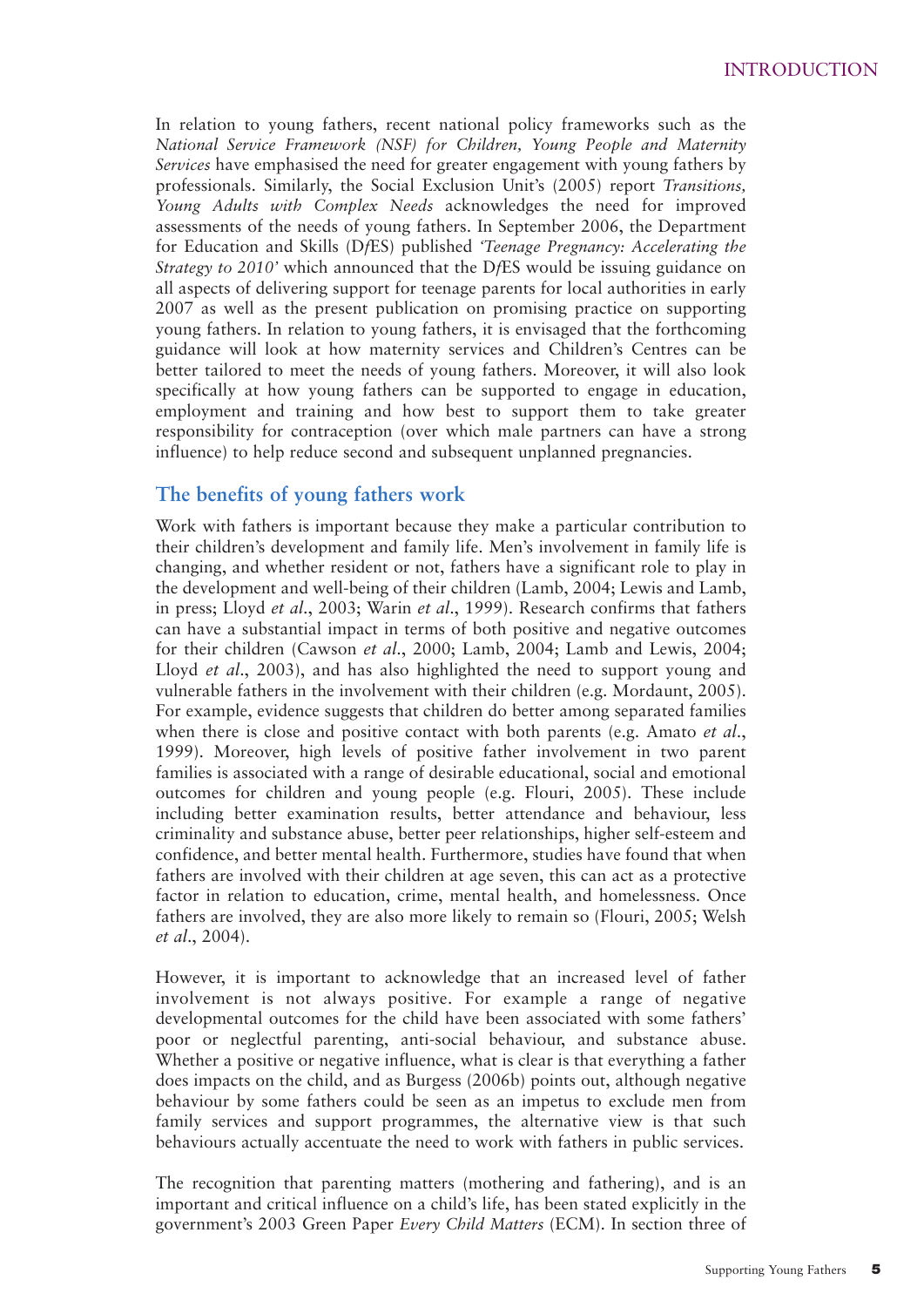the document *'Supporting Parents and Carers'*, it states that *'In the past, public policy has paid insufficient attention to supporting parents and helping families find solutions for themselves'*. It goes on to acknowledge the need to build responsive and flexible services to support children that involve parents without excluding fathers:

*'…the government would like to develop more and better universal services…which could include…support programmes for fathers as well as mothers so that all children, but especially those who are living apart from their fathers, develop positive relationships with both parents.'*

ECM is important because it has led to children and young people's services being radically reshaped to bring about a new focus on the prevention of poor outcomes. Such an emphasis offers a unique opportunity to develop services that relate to families as a whole (i.e. including fathers), rather than just parts of them.

#### **Young fathers and services**

A growing body of research (Pollock *et al*., 2005; Ryan, 2000; Quinton *et al*., 2002) suggests that services often exclude young men through a combination of 'traditional' mother-focused approaches, ignorance of male perspectives, and sometimes through overt discrimination. Services that cater for young parents almost invariably focus on young mothers, and even where they also aim to support young fathers, they often struggle to find ways to do this effectively (e.g. Ghate *et al*., 2000; Ryan, 2000).

In their report examining research findings relating to fathers involvement with social care services, Ashley *et al*., (2006, p.19) point out that practitioners are often reticent about engaging fathers in services because of the *'possible impact on women and children attending who may have experienced domestic violence, and because of more generalised concerns and worries about child sex abuse'*. This means that in many instances, professionals are continuing to juggle with constructions of the father as a 'risk' *vs*. the father as a 'resource' (Featherstone, 2001). In their study of young prospective Black fathers, Pollock *et al*., (2005) also highlight how young men are excluded by services. The authors found that the young men were committed to involvement in fatherhood and the future care of their child. However, the authors report that the young men's experiences of antenatal care at the hospital, together with extensive involvement of the mother's family and friends, tended to reinforce feelings of being marginal to the pregnancy. Consequently, Pollock and her colleagues, argue that there is a need to challenge the established ways of working with young fathers in maternity provision in order to promote the development of more father-inclusive services.

Practices focusing almost exclusively on the mother are deeply embedded within the teenage pregnancy sector, and probably stem from an understandable desire to empower and respect the young mothers whom agencies are in contact with. But there is a lack of confidence and clarity in many local programmes and services about how to work effectively with both young mothers *and* young fathers. Practitioners who are used to working with young mums often find it hard to understand the relevance of young fathers to their work (Burgess, 2006a). As a result, even services that do engage with young men place little value on their roles as fathers, and rarely ask questions about parental status as a matter of course. Services that have not been proactive in trying to engage with young fathers are not held sufficiently to account for this failure, either locally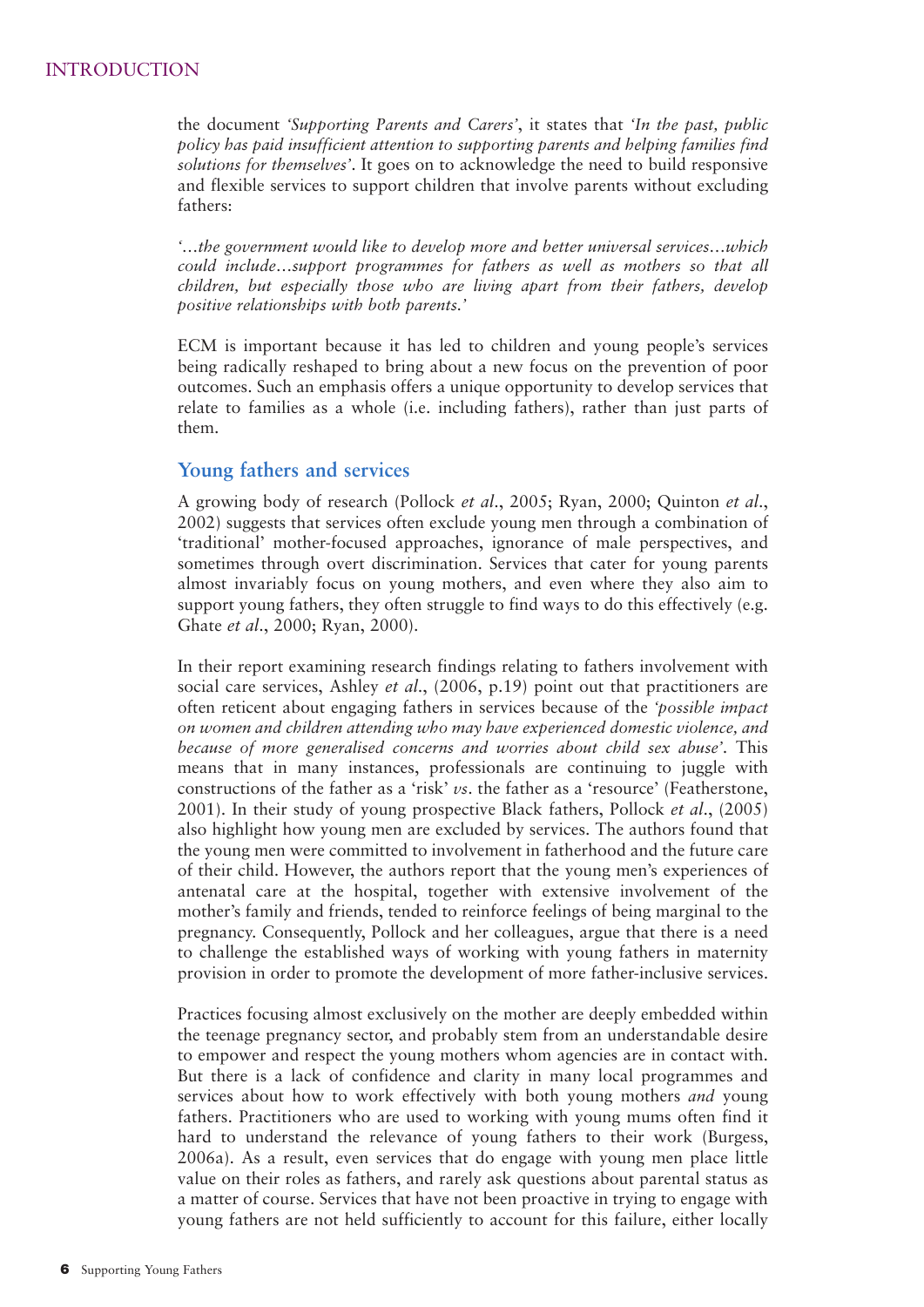or nationally. Work with fathers is welcomed when it happens, but it does not lead to many searching questions about local effectiveness if it does not happen.

However, there is perhaps an important caveat here in that it is likely that a genuine dilemma exists for some practitioners in terms of their core beliefs about legitimate client focus. On the one hand, there is the issue of whether mainstream services (where the well-being of the child and/or the mother is usually the main focus), should be engaging with young fathers who may not be involved with the child or mother (e.g. because of exclusion or non-residency). If so, then there is a legitimate argument for the need for more specialised (as oppose to generic mainstream) services that can offer dedicated support for young fathers. However, on the other hand, and as discussed earlier, research has demonstrated the impact a father can have on the developmental well-being of the child. Consequently, this suggests that even if young fathers are not directly involved with the child and/or mother, then mainstream services should try to engage and support young fathers as part of their broader remit of 'working with parents' in the same way that already happens with young mothers.

So far in this section, we have drawn attention to the need for more 'fatherfriendly' services. However, it is important to acknowledge that some young fathers are wary of involvement with services and collude with the historical service focus on mothers and children. For some, engaging with such services may be seen as 'unmanly'. Such ideas form part of wider (and changing) notions of popular 'masculinity'.

Although there is an extensive literature on the concepts of masculinities and femininities (and it is beyond the scope of this publication to review it), it would appear that knowledge of contemporary thinking is very patchy amongst practitioners working with young fathers/parents. Whilst some agencies and projects are rooted in a deep understanding of such ideas, amongst others there is possibly a tendency to oversimplify. In such circumstances, promoting services for males is championed as a way of redressing the perceived excesses of feminism, rather than part of responding to a more complex understanding of how masculinities and femininities function in current society. From the author's perspective, it would appear that a working knowledge of such ideas and how they might impact on young men and women in relation to fatherhood would be valuable for practitioners.

#### **Beliefs about young fathers**

Incessant stereotyping of young fathers has led to widespread 'deficit beliefs' which include notions that young fathers are not interested in their children, are irresponsible, uncaring, and that young mothers are better off without the (young) fathers of their children (Burgess, 2006a). Research evidence strongly contests the stereotypical view of the worthless and 'feckless' young father (Lamb and Lewis, 2004). For example, Suzanne Speak and her colleagues (1997) have shown that many young fathers fervently want to be involved with their children but often face significant barriers in doing so including inadequate housing, low income, and resistance from the mother or mother's family. Other studies by Quinton *et al*., (2002) and Rolph (1999) confirm that many young men want to become and remain involved in their children's lives, and that fatherhood for many young fathers, is viewed as a source of pride rather than something to run away from.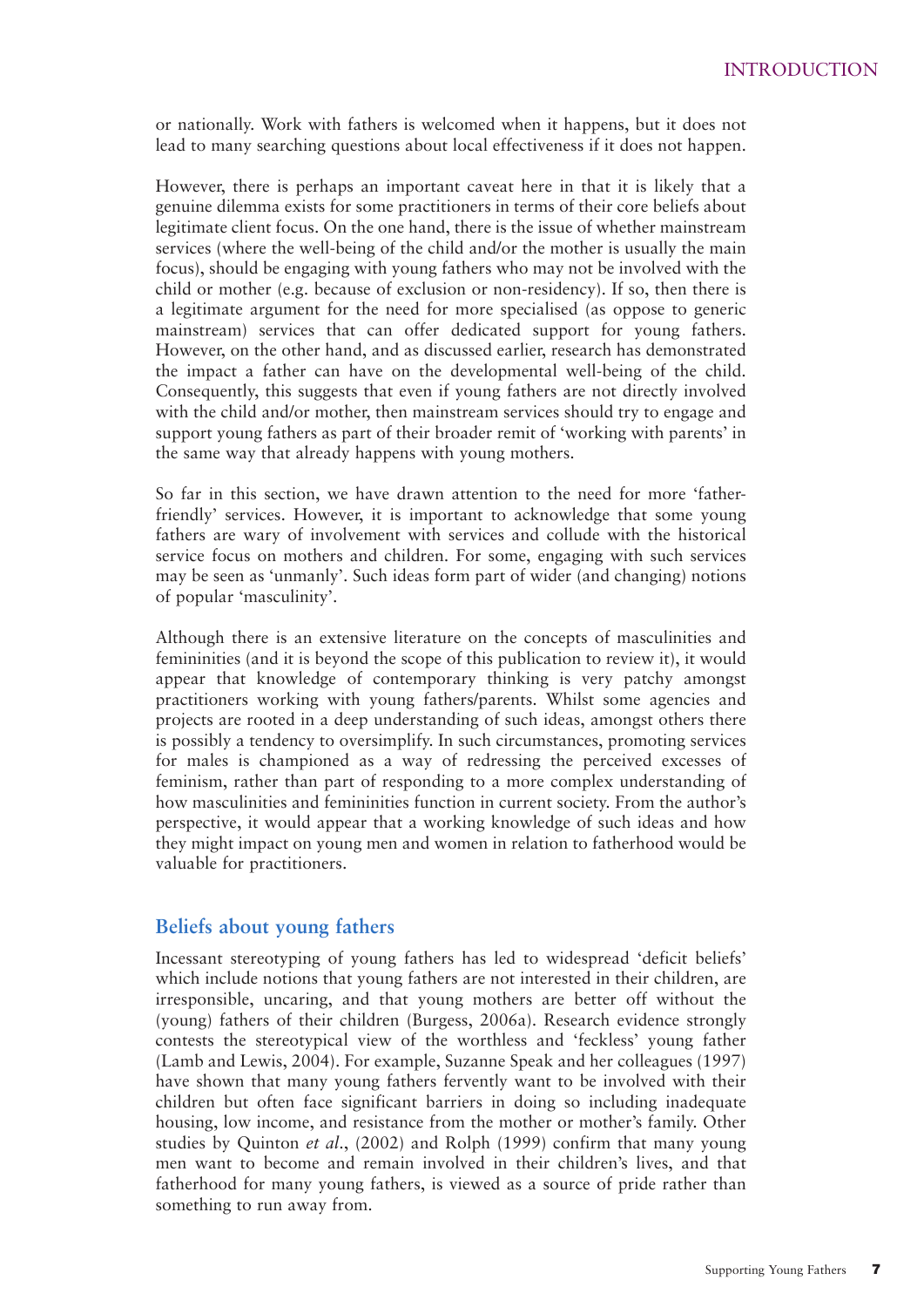It is now well acknowledged that the attitudes and ambivalence of many professionals' towards young fathers, needs to change. Recommendations from TSA's young fathers project (Mordaunt, 2005) advocate that challenging the way language is used in policy and practice, can act as an important catalyst for change in attitudes about young fathers. Similarly, in a telephone interview Roger Olley from Fathers Plus (Children North East) argued that government policy documents need to be reviewed to ensure that the word 'parent' is not used as a euphemism for 'mother'. This view was echoed by a number of projects we spoke to in this research, and is an issue we discuss at various points throughout the guide.

*'It's important you don't say teenage parents - you say "teenage mums and dads"- until professionals understand that when you say teenage parents, you really mean it!' (Practitioner, TPSS, Hull)* 

#### **School-age young fathers and older young fathers**

It is clear that although 'young fathers' generally are more invisible than their older counterparts, there is a group of even younger men who are further subsumed within this category. Significant gaps in research, discussion, and practice about school-age fathers are only too evident. As we discuss later, few young fathers projects or services engage specifically with fathers under the age of 16 years, partly because of perceptions that they can be so 'hard-to-reach' but also because of beliefs that they simply are not 'out-there' - such perceptions need to be challenged. Moreover, whilst there are mechanisms in place to identify and support school-age mothers, no such mechanisms are available for schoolage fathers. Yet very young vulnerable men are equally at risk from exclusion and are likely to require considerable emotional and practical support in their daily lives.

As we discuss in *'Being Strategic'* (see p23) it is also important to acknowledge the heterogeneity of young fathers needs, and discern how they may differ according to various characteristics such as age, ethnicity, and socio-economic status. Sexual identity and whether the young man has a disability will also be relevant, and young men from particularly marginalised groups such as those in public care tend to experience additional difficulties not shared by their wider peers. There is a tendency in the literature to talk about young fathers as though they are a homogenous group of young men. However, services and those working with young fathers need to recognise the diverse agendas young men may present.

#### **Next steps**

Throughout this publication we argue that mainstream services need to engage more fully with young fathers so that they ultimately become 'normal' and legitimate clients and that the term 'parent' genuinely begins to mean both 'mother' and 'father'. We also argue that whilst there is a need for the development of more system-wide strategies and service provision that are young father-inclusive, there also needs to be a mix of specialist services aimed at young fathers but that are still integrated with mainstream father-inclusive services. This is an issue we explore at various points in sections two and three of the guide.